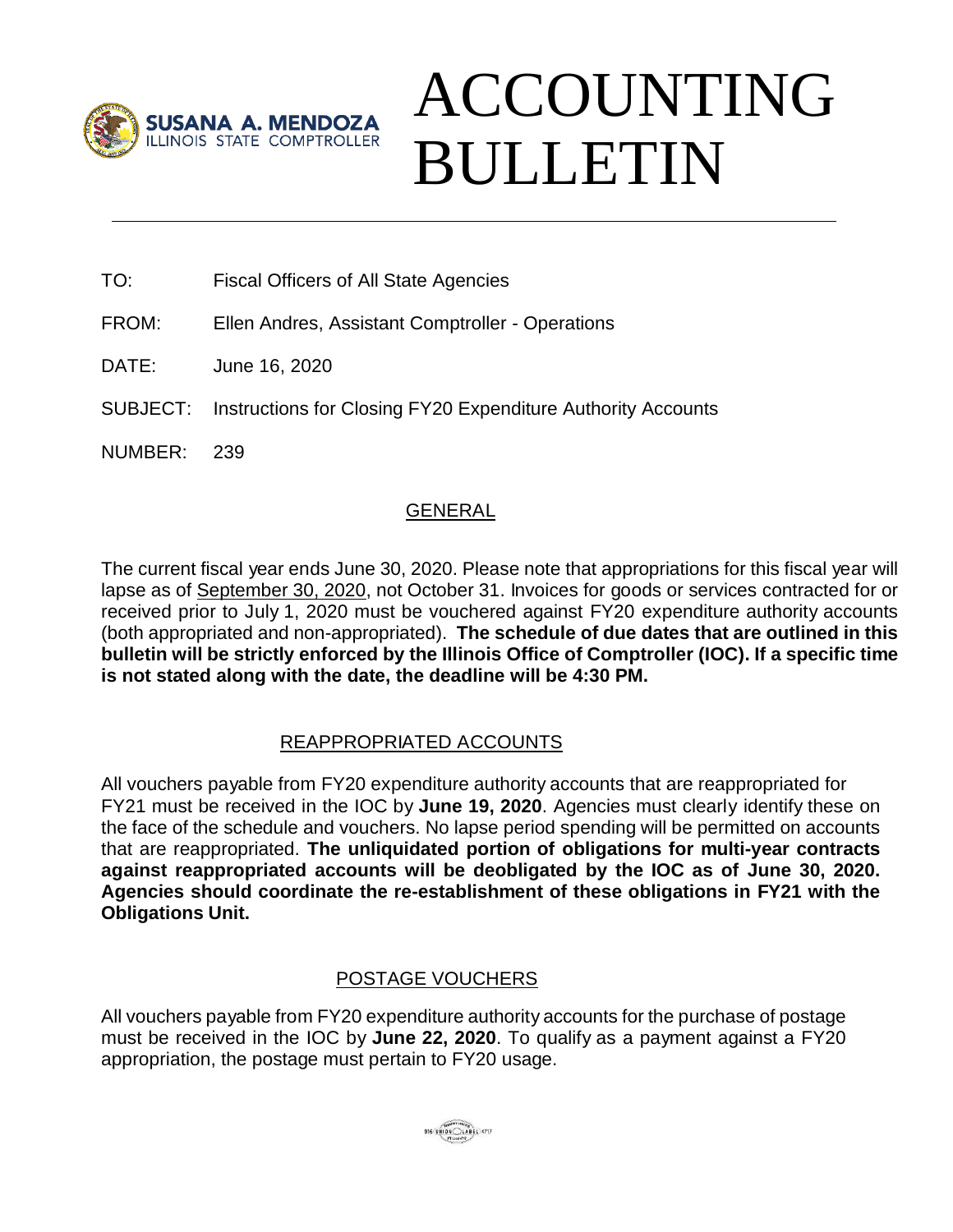# UTILITY BILLS

Agencies should continue the past practice of allocating utility bills that cover portions of June and July. Agencies have the option of either prorating utility bills to the proper month based upon the number of days service was provided or charging the bill to the month and appropriate fiscal year which had the majority of serviced days. Once an option is chosen, it must be continued in all subsequent fiscal years.

#### TELEPHONE BILLS

Telephone bills contain an advance charge for monthly service and charges for toll calls made during the previous billing period. Agencies have the option of charging the entire bill according to the fiscal year the vendor's invoice date falls within or allocating the advance charges according to billing date and the toll call charges according to actual toll call date. Once an option is chosen, it must be continued in all subsequent fiscal years.

#### TRAVEL

Where travel at fiscal yearend crosses into the new fiscal year, agencies have the option of charging all travel expenses incident to a specific trip to the fiscal year in which the travel began or allocating the expenses according to the days traveled in each fiscal year utilizing separate vouchers. If the first option is chosen, the entire trip should be submitted on a separate voucher. Once an option is chosen, it must be continued in all subsequent fiscal years.

## LAPSE PERIOD - VOUCHERS

From July 1, 2020 through September 30, 2020 all paper vouchers must be stamped or otherwise marked as either "FY20" or "FY21" to clearly designate the fiscal year. The fiscal year indicator should be placed on the upper right-hand corner of each voucher. For paperless vouchers, "FY20" or "FY21" should be placed on the agency file balance report. All paper vouchers covering goods or services to be paid from FY20 expenditure authority accounts during the lapse period should be stamped in a prominent place, "Contracted for Prior to July 1." For paperless vouchers, the statement "Contracted for Prior to July 1" should be stamped on the agency file balance report. **All transactions submitted on a file must be from the same fiscal year.** 

Lapse period expenditures are limited to those liquidating liabilities for goods and services contracted for prior to July 1, 2020.

All vouchers must contain beginning and ending dates of service. Vouchers citing a contract must contain beginning and ending dates of service that are within the terms of the contract.

All vouchers must contain a Proper Billing Date, if applicable.

All vouchers payable from FY20 expenditure authority accounts must be received in the IOC by **September 22, 2020.**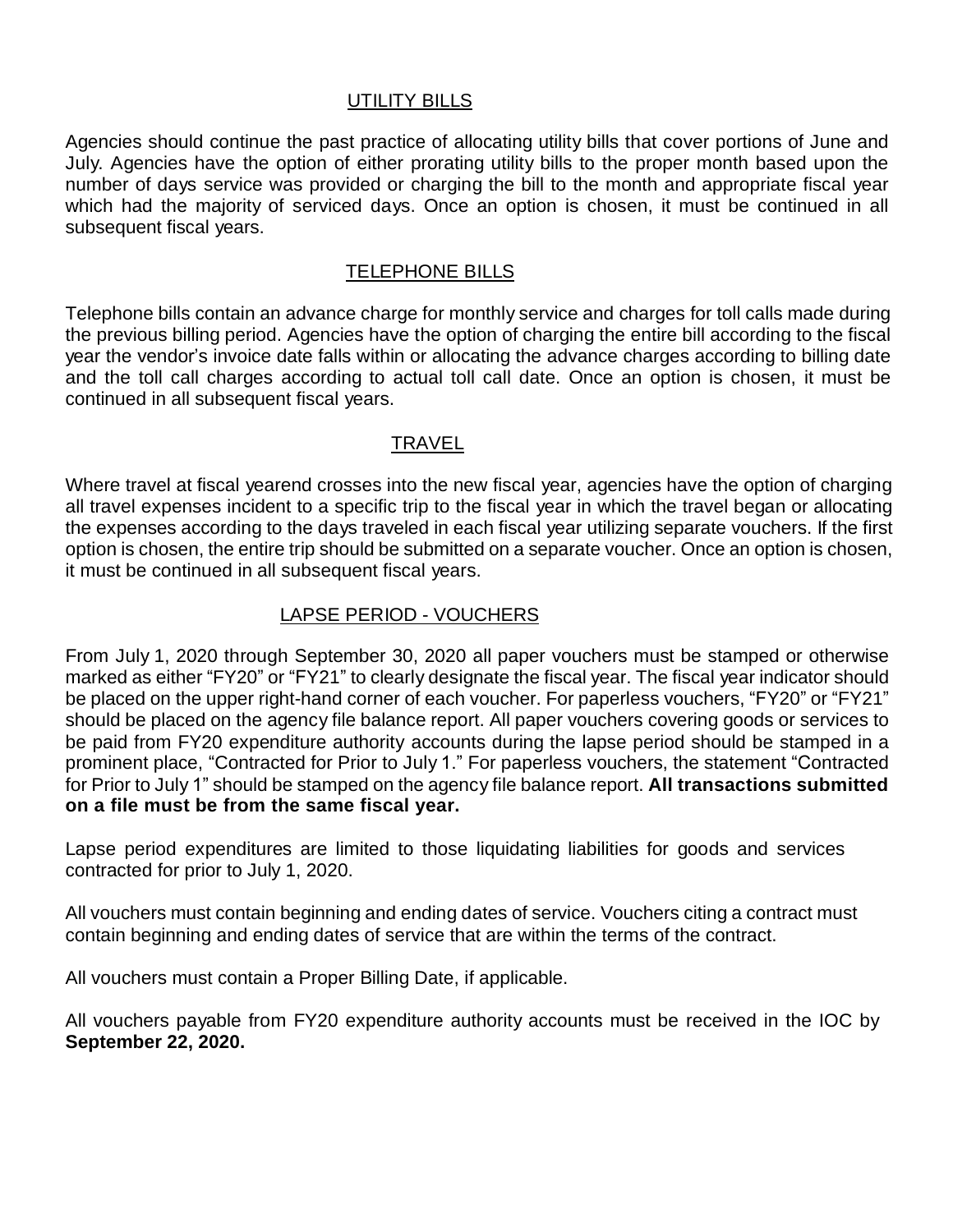#### PROFESSIONAL OR ARTISTIC VOUCHERS

Any service which involves professional or artistic skills or any personal services by an employee whose compensation is subject to income tax withholding (including contractual employees) must be performed by June 30, 2020 to be charged against the FY20 appropriation.

Any voucher for professional or artistic skills, or personal services submitted with a service date beyond June 30, 2020 will be ineligible for payment from FY20 and will be returned to the agency.

# LAPSE PERIOD - OBLIGATIONS

The reconciliation of your obligation records is extremely important through the closing of this fiscal year. Timely reconciliation of your records can ensure timely processing of your payments.

From July 1, 2020 through September 30, 2020 all contract related documents must be stamped or otherwise marked as either "FY20" or "FY21" to clearly designate the fiscal year. The fiscal year should be placed on the upper right-hand corner of the document.

Obligations established against FY20 expenditure authority accounts after June 30, 2020 must represent liabilities outstanding at June 30, 2020 (i.e., financial obligations for goods or services contracted for or received prior to July 1, 2020). In addition, all FY20 CODs filed after June 30, 2020 should be stamped "Contracted for Prior to July 1."

Outstanding obligations at June 30, 2020 may be canceled or decreased during the lapse period. Outstanding obligations representing actual contractual liabilities may be decreased or canceled only if such notice is accompanied by a contract amendment reflecting the corresponding decrease or cancellation. Contractual liabilities may also be increased during the lapse period as long as the increase is relevant to the original contract and is accompanied by a contract amendment executed prior to July 1, 2020 increasing the contract amount.

If an amendment to increase an **FY20** contract is not fully executed prior to July 1, 2020, an Intent Affidavit is required pursuant to SAMS Procedure 15.20.85. The affidavit must state that the agreement or amendment was agreed to on or before June 30, 2020 and explain why it was not executed on or before June 30, 2020. An Intent Affidavit is required from the party (vendor and/or agency) who failed to sign the agreement or amendment before the fiscal year ended. If both the vendor and agency signed after June 30, 2020, affidavits must be submitted for both the vendor and agency.

All obligation establishments, increases, decreases, and cancellations that affect FY20 processing, must be received in the IOC by **September 16, 2020.**

#### LAPSE PERIOD – TRANSFERS AND CORRECTION REQUESTS

All Appropriation Transfers, Expenditure Transfers, and Object Correction Requests that affect FY20 processing must be received in the IOC by **September 22, 2020.**